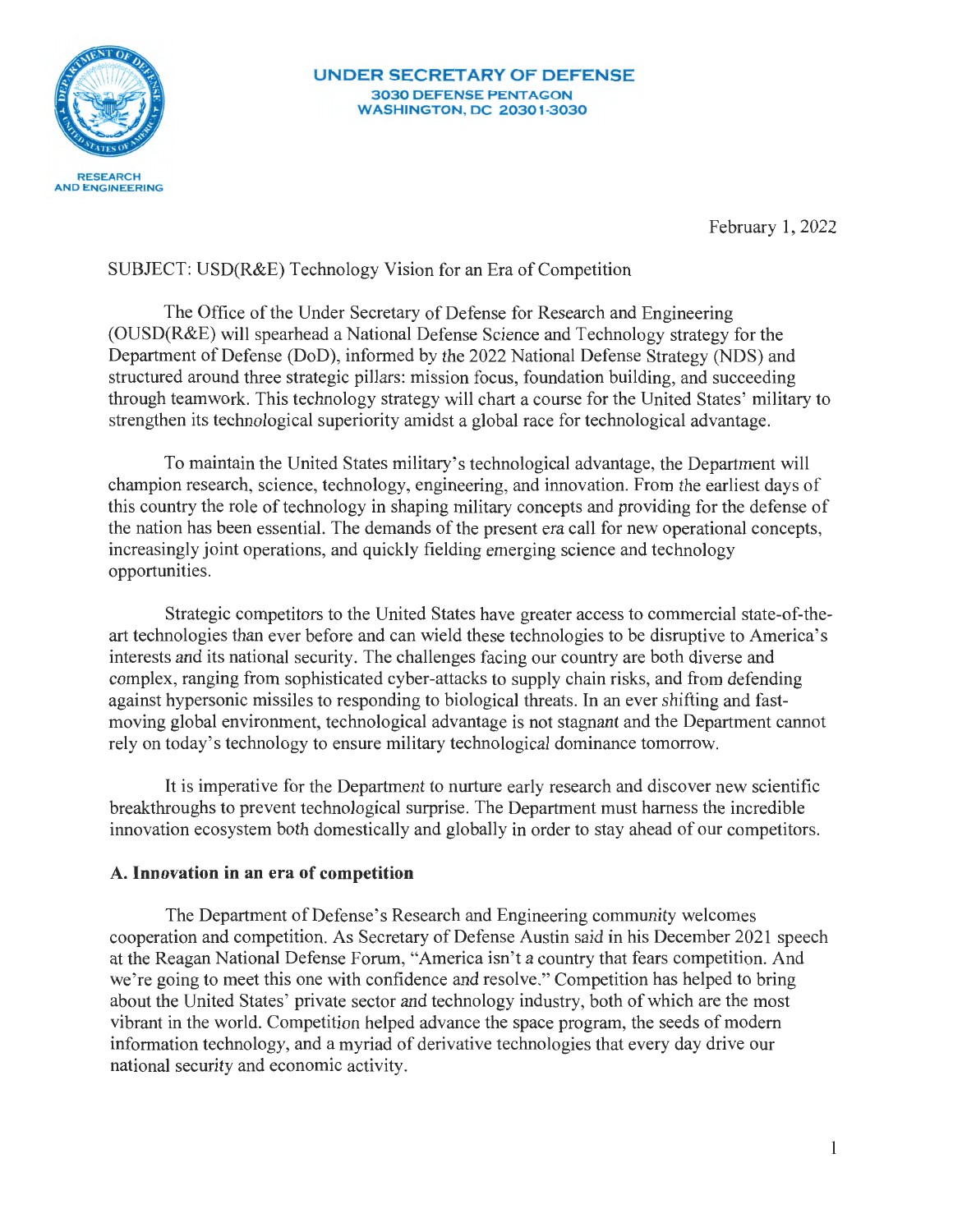While the United States thrives on competition, we also excel at cooperation. The challenges facing warfighters will be solved through cooperation between the Government; the Defense Industrial Base; academia; Federally Funded Research and Development Centers (FFRDCs); University Affiliated Research Centers (UARCs); small businesses, new entrants, and startups; our international partners; and even with our competitors. Successful competition requires imagining our military capability as an ever-evolving collective, not a static inventory of weapons in development or sustainment. In many cases, effective competition benefits from sidestepping symmetric arms races and instead comes from the creative application of new concepts with emerging science and technology.

This era of strategic competition demands collective cooperation. Effective competition requires agility—in initiating new technology development, rapid experimentation in relevant mission environments, and rapid transition to the users.

### **B. Technology Strategy Pillars**

Driven by clarity of mission, built upon strong foundations, and enabled by teamwork, the Department's technology strategy will enable the Department to innovate at speed and scale now and into the future.

This technology strategy will be anchored by three pillars:

## **Mission Focus: Leverage the United States' incredible technology innovation potential to solve the Department's tough operational, engineering, and mission-focused challenges.**

Mission Focus requires a focus on warfighting outcomes with constant communication and iteration between research and development teams and mission owners, and solutions that cut across multiple weapon systems, Military Services, and Defense organizations. The OUSD(R&E) will balance pursuing mission-aligned technology with the need to conduct research and development in emerging sciences that can provide leap-ahead capabilities. The Department's technology strategy will be informed by emerging threats and empower the Department to achieve its mission objectives as laid out in the NDS. The OUSD(R&E) will work closely with the Military Services and Combatant Commands on the development and implementation of the Department's technology strategy.

### **Foundation Building: Set the foundation to attract and build a strong, talented future technical workforce that works in modernized laboratories and test facilities.**

In this dynamic competitive environment, it is essential to invest in our people and infrastructure. The Department must modernize its system engineering and software engineering practices to promote continuous prototyping and experimentation. The OUSD(R&E) will break down barriers to success through policies that encourage innovation and risk taking.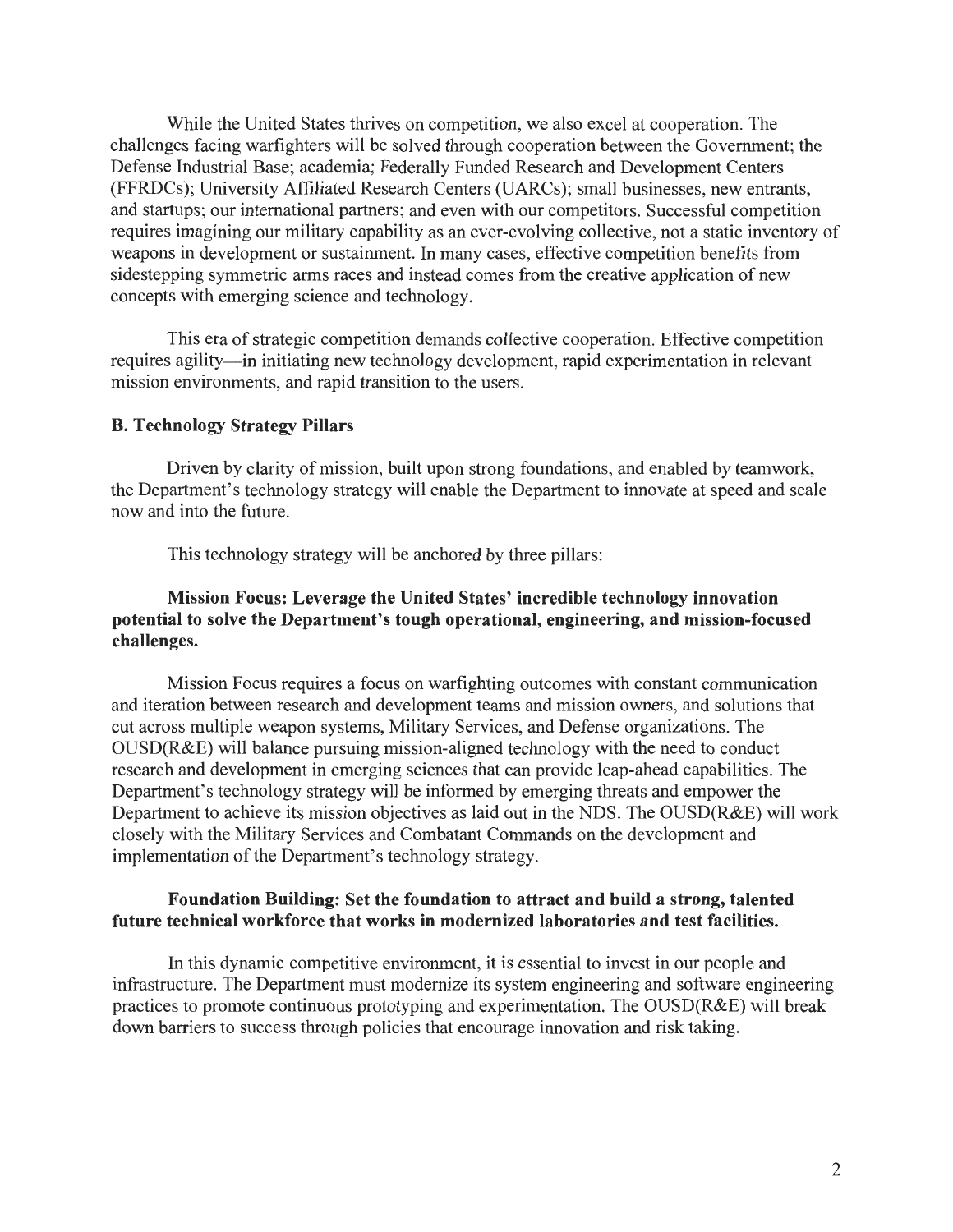## **Succeed through Teamwork: Maximize our asymmetric advantages by partnering with the larger innovation ecosystem, from industry to universities and to laboratories, allies and partners.**

The Department must expand its relationships with the entire technology ecosystem across America and its allies and partners. Innovation has always been a strength of the United States, and the Department will harness that innovation. The Department must focus its developmental resources on unique capabilities needed by the military and quickly adopt the best commercial dual-use technologies. In the era ahead, the Department will diversify partnerships to bring in creative new entrants. Allies and partner nations are an asymmetrical advantage for the United States, and the Department will partner with nations that are aligned with the principles of the United States to jointly develop and deploy technology.

## **C. Critical Technology Areas**

The OUSD(R&E) works closely with the Military Services, Combatant Commands, industry, academia, and other stakeholders to ensure that the Department's science and technology strategy addresses the key national security challenges—from rising seas to a rising China- that the United States faces today and will face in the future.

Three categories of technology areas recognize the more varied and complex environment for investment, development, and application of technology that characterizes the early 21st century. There are 14 critical technology areas vital to maintaining the United States' national security grouped into three categories. While many technologies may cross between these categories, these groupings represent the broad and different approaches that are required to advance technologies crucial to the Department. By focusing efforts and investments into these 14 critical technology areas, the Department will accelerate transitioning key capabilities to the Military Services and Combatant Commands. As the Department's technology strategy evolves and technologies change, the Department will update its critical technology priorities.

## **1.** *Seed Areas of Emerging Opportunity*

#### **Biotechnology**

Biotechnology is an emerging engineering discipline that uses living systems to produce a wide range of technologies and capabilities. From fighting global pandemics and avoiding surprises to reducing logistics and sustainment costs and increasing energy efficiency, biotechnology can help change the way the Department conducts missions, performs in contested logistics environments, and adapts to major global changes.

#### **Quantum Science**

Quantum Science is the study of physical properties at small, even atomic, scales. Defense applications include atomic clocks, quantum sensors, quantum computing, and quantum networks. Quantum science promises to enable leap-ahead capabilities. Quantum computing can provide unprecedented computational speeds and help solve the Department's hardest analytical problems. Quantum sensors promise the ability to provide unprecedented accuracy in position, navigation, and timing. From more accurate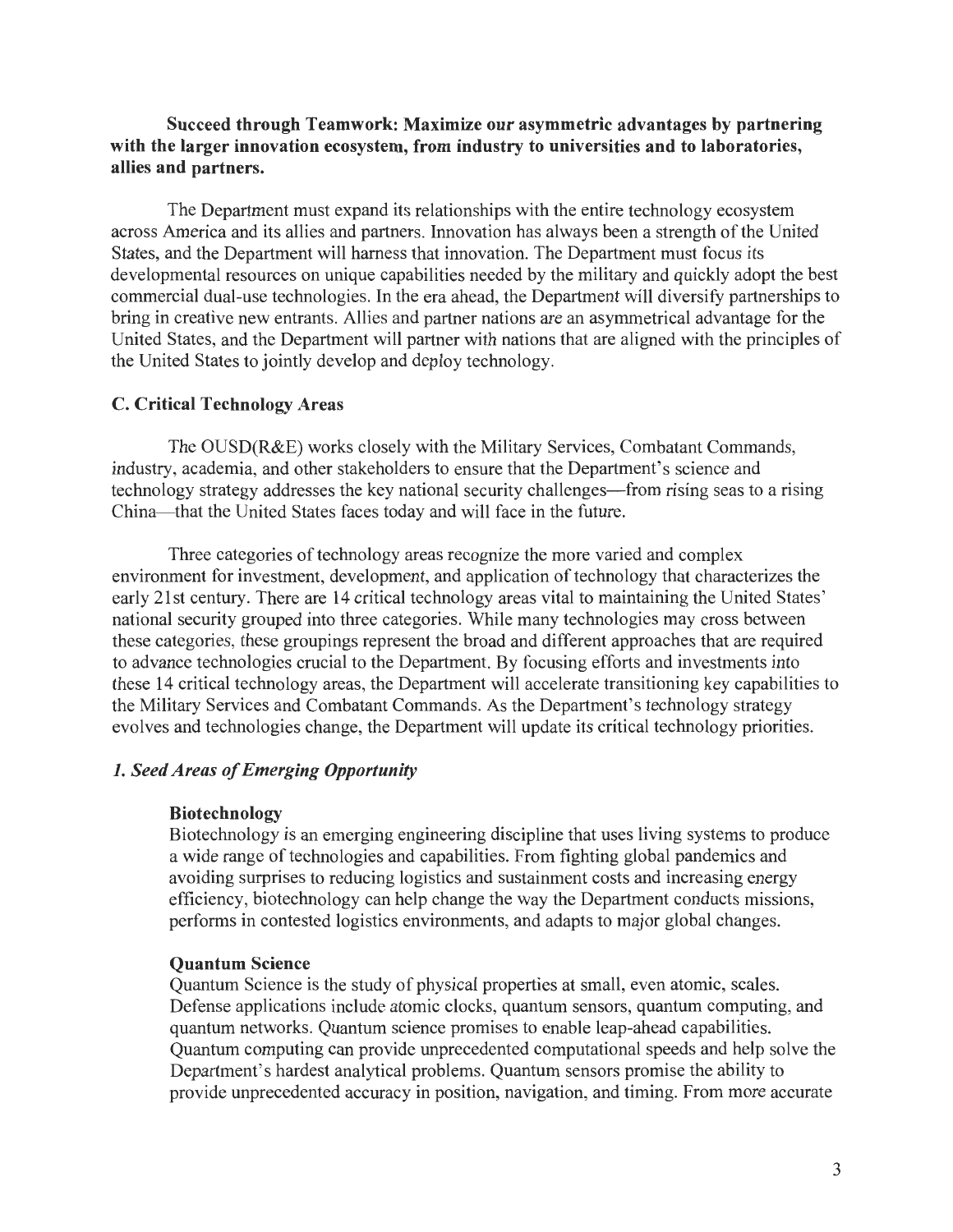information to faster decision making, to significantly stronger encryption capabilities, quantum science has the promise to deliver cutting-edge technology.

## **Future Generation Wireless Technology (FutureG)**

FutureG is a suite of emerging wireless network technologies enabled by DoD and commercial industry cooperation to enable military operations and ensure a free and open internet. As Fifth Generation (5G) wireless technology is adopted and provides building blocks for capability, the DoD will also look to FutureG for leap-ahead technologies to lead in creating future standards. The Department will invest in FutureG technology development to lay the groundwork for continued United States leadership in information technology, which is vital for maintaining our economic and national security.

# **Advanced Materials**

Advanced materials explore innovative new materials and novel manufacturing techniques that can dramatically improve many of the Department's capabilities. Materials that have higher strength, lighter weight, higher efficiency, and can handle more extreme temperatures will have the potential to better protect our service members and enhance their ability to accomplish their missions.

# *2. Effective Adoption Areas* - *where there is existing vibrant commercial sector activity*

# **Trusted AI and Autonomy**

Artificial Intelligence (Al) is the software engineering discipline of expanding capabilities of software applications to perform tasks that currently require human intelligence. Machine learning is an engineering subfield of AI that trains software models using example data, simulations, or real-world experiences rather than by direct programming or coding. Autonomy is the engineering discipline that expands robots' abilities to perform tasks while limiting the need for human interaction. AI holds tremendous promise to improve the ability and function of nearly all systems and operations. Trusted AI with trusted autonomous systems are imperative to dominate future conflicts. As AI, machine learning, and autonomous operations continue to mature, the DoD will focus on evidence-based AI-assurance and enabling operational effectiveness.

# **Integrated Network Systems-of-Systems**

Integrated Network Systems-of-Systems technology encompasses the capability to communicate, provide real-time dissemination of information across the Department, and effective command and control in a contested electromagnetic environment. Integrated Network Systems-of-Systems capability must enable engagements by any sensor and shooter, with the ability to integrate disparate systems. An interoperable network that leverages emerging capabilities across the electromagnetic spectrum such as 5G, software defined networking and radios, and modern information exchange techniques will allow the Department to better integrate many diverse mission systems and provide fully networked command, control, and communication that is capable, resilient, and secure.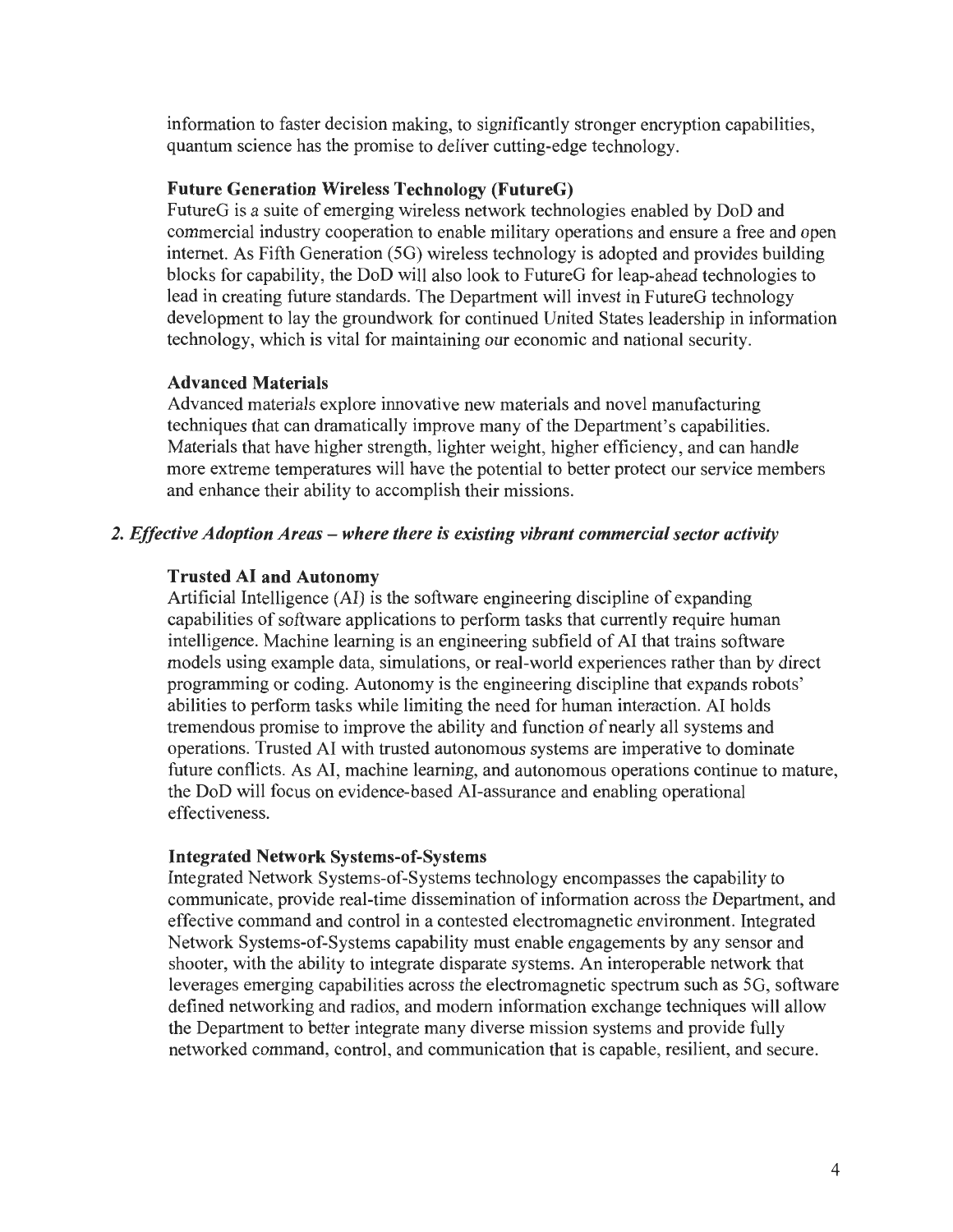### **Microelectronics**

Microelectronics are circuits and components that serve as the "brain" to human-made electronic functional systems. Virtually every military and commercial system relies on microelectronics. Diminishing microelectronics manufacturing in the United States and supply chain concerns have highlighted national economic and security risks. Working closely with industry, academia, and across the Government, the Department is addressing the need for secure microelectronics sources and will leverage state-of-the-art commercial development and production for defense microelectronic solutions.

### **Space Technology**

Space technologies include space flight, space communication and other technologies needed to maintain space operations. With rising threats and increasing dependence on space-based systems, the Department's space strategy must shift away from exquisite satellites to a more robust and proliferated architecture. Novel space technologies are necessary to enable resilient cross-domain operations. The space strategy must incorporate technologies that enhance the Department's adaptive and reconfigurable capabilities in space situational awareness, space control, communication path diversity, on-orbit processing, and autonomy.

## **Renewable Energy Generation and Storage**

Renewable energy generation and storage includes solar wind, bio-based and geothermal technologies, advanced energy storage, electronic engines, and power grid integration. Renewable energy generation and storage promises to decrease warfighter vulnerability and deliver new operational capabilities for the Department. From more efficient batteries to diversifying energy sources and reduced fuel transportation risks, renewable energy generation and storage will add resilience and flexibility in a contested logistics environment.

### **Advanced Computing and Software**

Advanced computing and software technologies include supercomputing, cloud computing, data storage, computing architectures, and data processing. Software is ubiquitous throughout the Department, but the speed at which software develops outpaces the Department's ability to stay up to date. The Department must rapidly modernize its legacy software systems with resilient, affordable, and assured new software that has been designed, developed, and tested using processes that establish confidence in its performance. The Department must migrate to a Development-Security-Operations (DevSecOps) approach in its software development and evolve to a model of continuous development, continuous test, and continuous delivery. The Department must leverage modular open system architecture approaches to isolate hardware from software and enable rapid upgrades to secure processors.

### **Human-Machine Interfaces**

Human-Machine Interface refers to technologies related to human-machine teaming and augmented and virtual reality. Rapid advancements in this technology will have a multitude of benefits for our service members. Highly immersive realistic training environments provide real-time feedback to enhance warfighter performance. Intuitive